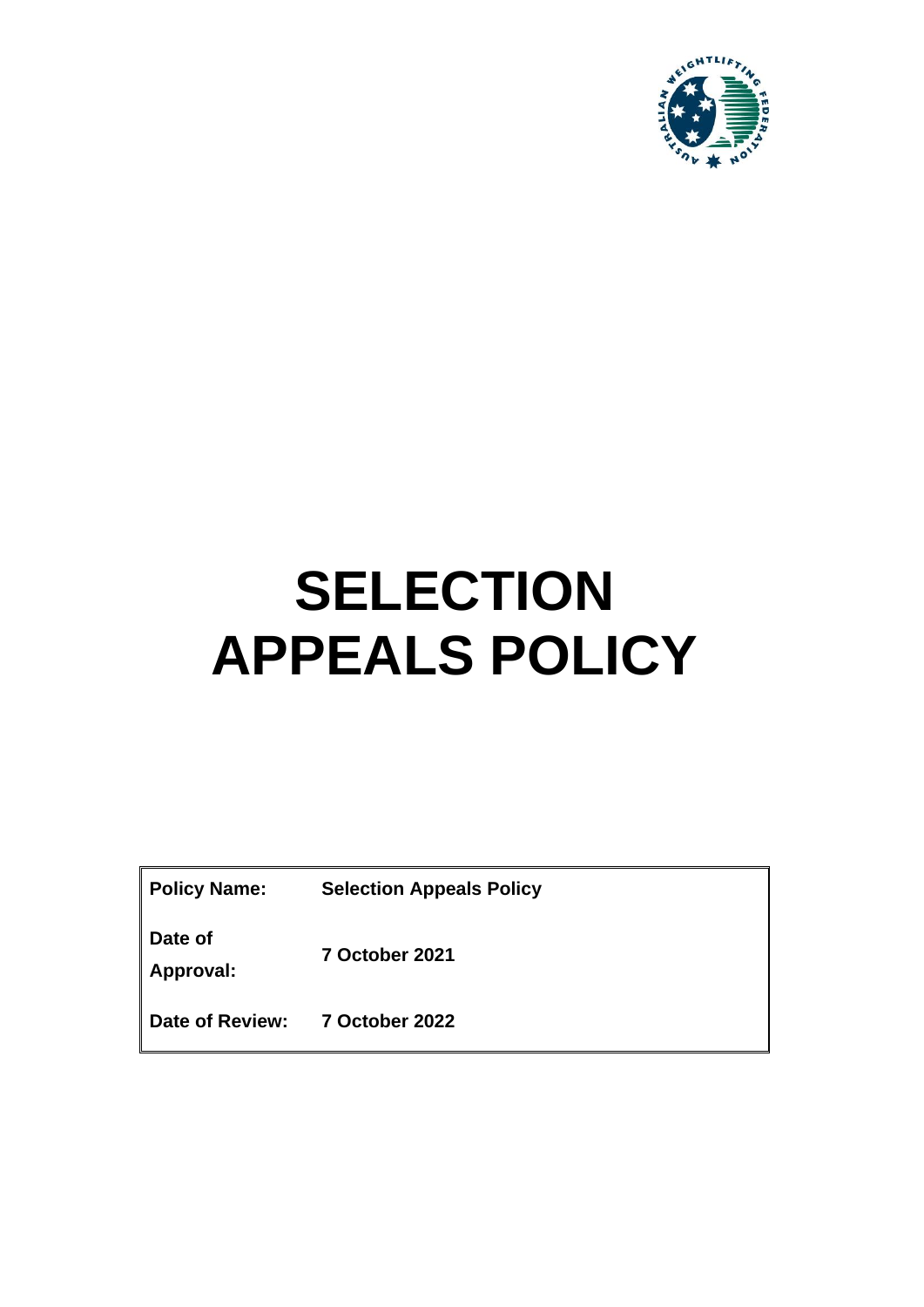## **Contents**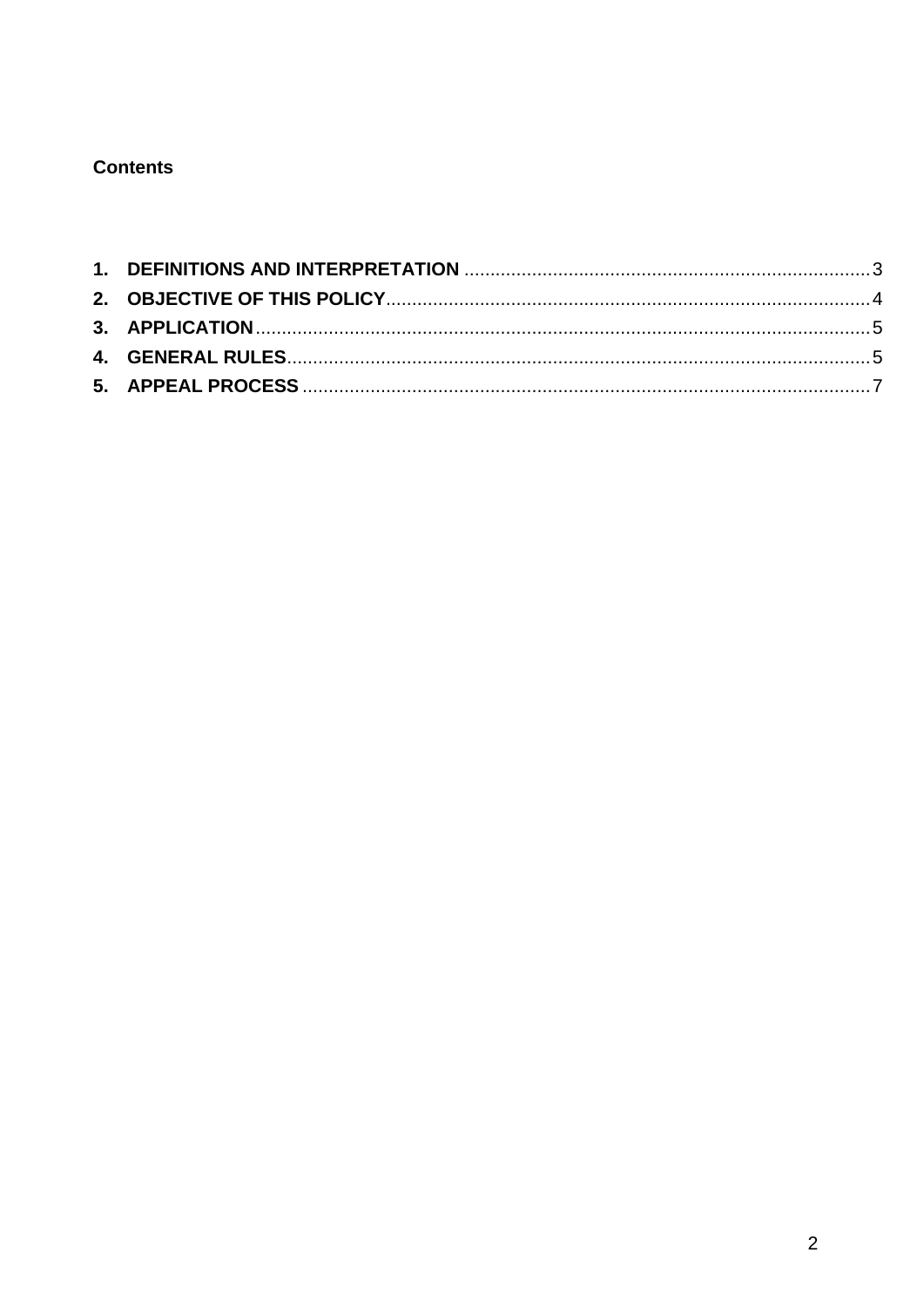## <span id="page-2-0"></span>**1. DEFINITIONS AND INTERPRETATION**

## 1.1. **Definitions**

In this Selections Appeals Policy the following words have the corresponding meaning:

**Appeal** means an appeal, however described, against non-selection to a Team for an Event.

**Appeal Tribunal** means a Tribunal convened in the NST Appeals Division for the purpose of hearing a 'Final Appeal' in accordance with Part 5.3 of this Selection Appeals Policy.

**Appellant** means a person who has commenced a '**Selection Appeal'** in the NST whether in the General Division (First-Instance Appeals) or the Appeals Division (Final Appeal).

**Athlete** means a registered athlete member of the Australian Weightlifting Federation Limited

**AUD** means Australian Dollars.

**AWF** means Australian Weightlifting Federation Limited, the Governing body for Weightlifting in Australia.

**Business Day** means a day other than a Saturday, Sunday or public holiday in Queensland Australia.

**CEO** means the Chief Executive Officer of the referenced organisation.

**Child** means a person under the age of 18.

**Event** means an International Weightlifting Federation sanctioned or other competition for which a AWF Team is selected to compete.

**Event Specific Selection Criteria** means the relevant parts of the **AWF Selection Policy or Policies** which detail the selection criteria adopted by AWF for the selection of Athletes to an AWF Team to compete at a specific Event.

**Hearing Tribunal** means a Tribunal convened in the NST General Division for the purpose of hearing a 'First-Instance Appeal' in accordance with Part 5.2 this Selection Appeals Policy.

**Interested Party** has the meaning given in clauses in 4.2 and 4.6.

**National Sports Tribunal** means the Australian Government entity established by the *National Sports Tribunal Act 2019*, comprised of the General Division, the Anti-Doing Division, and the Appeals Division.

**Non-Selected Athlete** means any Athlete who is not selected by the AWF to a Team for an Event.

**NST** means the National Sports Tribunal, and all of its three Divisions.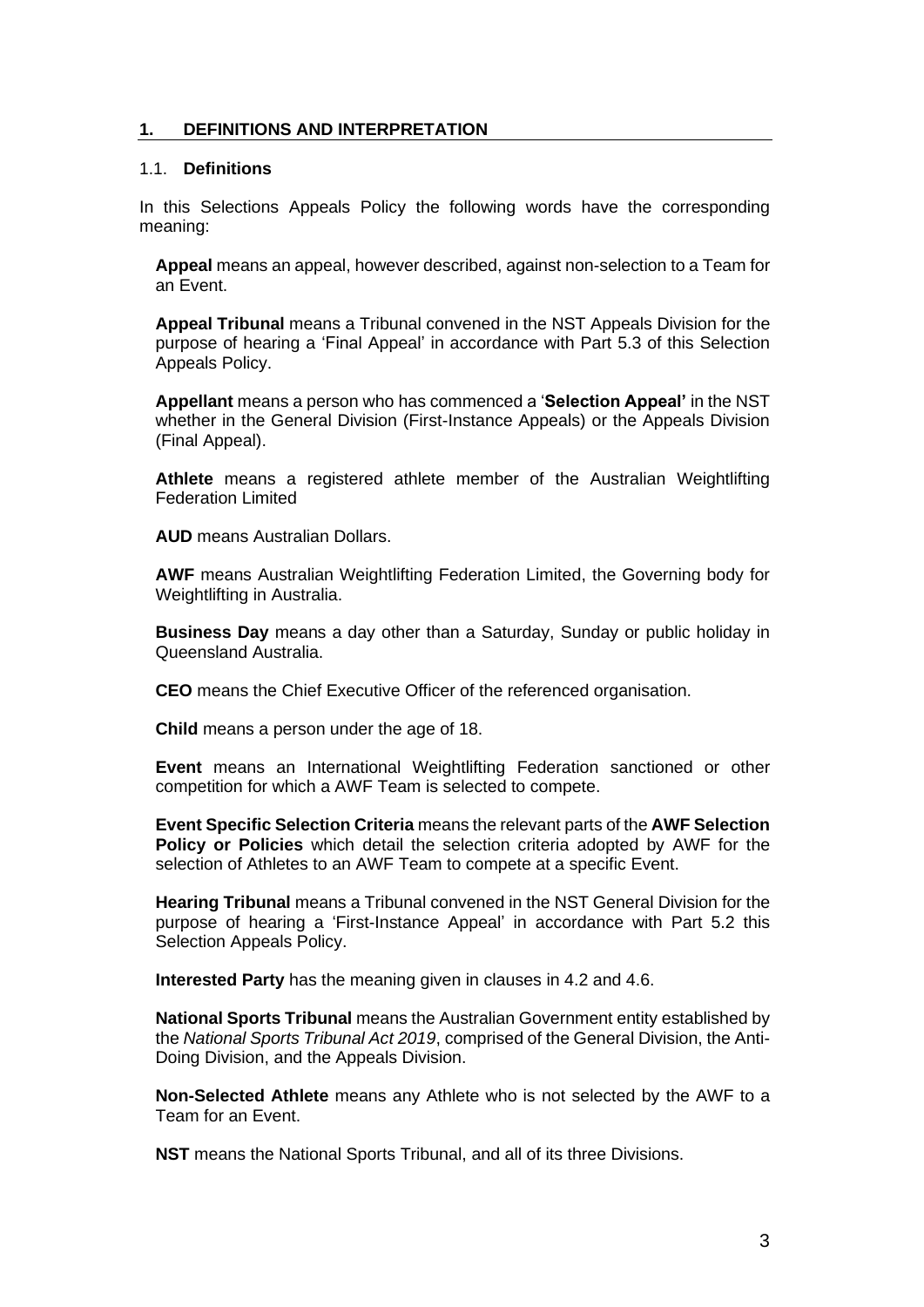**NST Legislation** means the *National Sports Tribunal Act 2019* (Cth) (NST Act) and all legislative and notifiable instruments adopted under the NST Act.

**NST Procedure** means the process and procedure by which the NST operates, including as set out in the NST Act; the *National Sports Tribunal Rule 2020;* and the *National Sports Tribunal Practice and Procedure Determination 2020* as and in effect at the time of the commencement of a Selection Appeal.

**Official** means any person selected or appointed under an AWF Selection Policy who is not an athlete.

**Policy** means this **AWF Selection Appeals Policy** which documents the selection appeal process, as amended by the AWF from time to time.

**Selection Appeal** has the meaning given to that term in cl. 4.1.

**Selected Athlete** means any Athlete selected by the AWF to a Team for an Event.

**Selection Policy** means the AWF policy or policies that describes the general principles and specific selection criteria that apply to the selection of all AWF Teams and Squads, as amended by the AWF from time to time.

**Squad** means a National squad of athletes selected by the AWF from time to time for the purpose of talent identification and athlete development.

**Team** means an Australian Weightlifting Team selected by the AWF to represent Australia at an Event.

**Written Notice** means notice in writing by letter, email or other written means of communication.

#### 1.2. **Interpretation**

- (a) Unless the context otherwise requires, reference to:
	- (i) a clause is to a clause of this Policy;
	- (ii) the singular includes the plural and the converse also applies.
- (b) If a person to whom this Policy applies consists of more than one person, then this Policy binds them jointly and severally.
- (c) A reference to time, day or date is to time, day or date in Queensland, Australia.
- (d) Where a word or expression is given a particular meaning, other parts of speech and grammatical forms of that word or expression have a corresponding meaning.
- (e) Headings are for convenience only and do not form part of this Policy or affect its interpretation.

#### <span id="page-3-0"></span>**2. OBJECTIVE OF THIS POLICY**

2.1. This Policy sets out the Selection Appeal process to be applied in respect of the selection of all AWF Teams.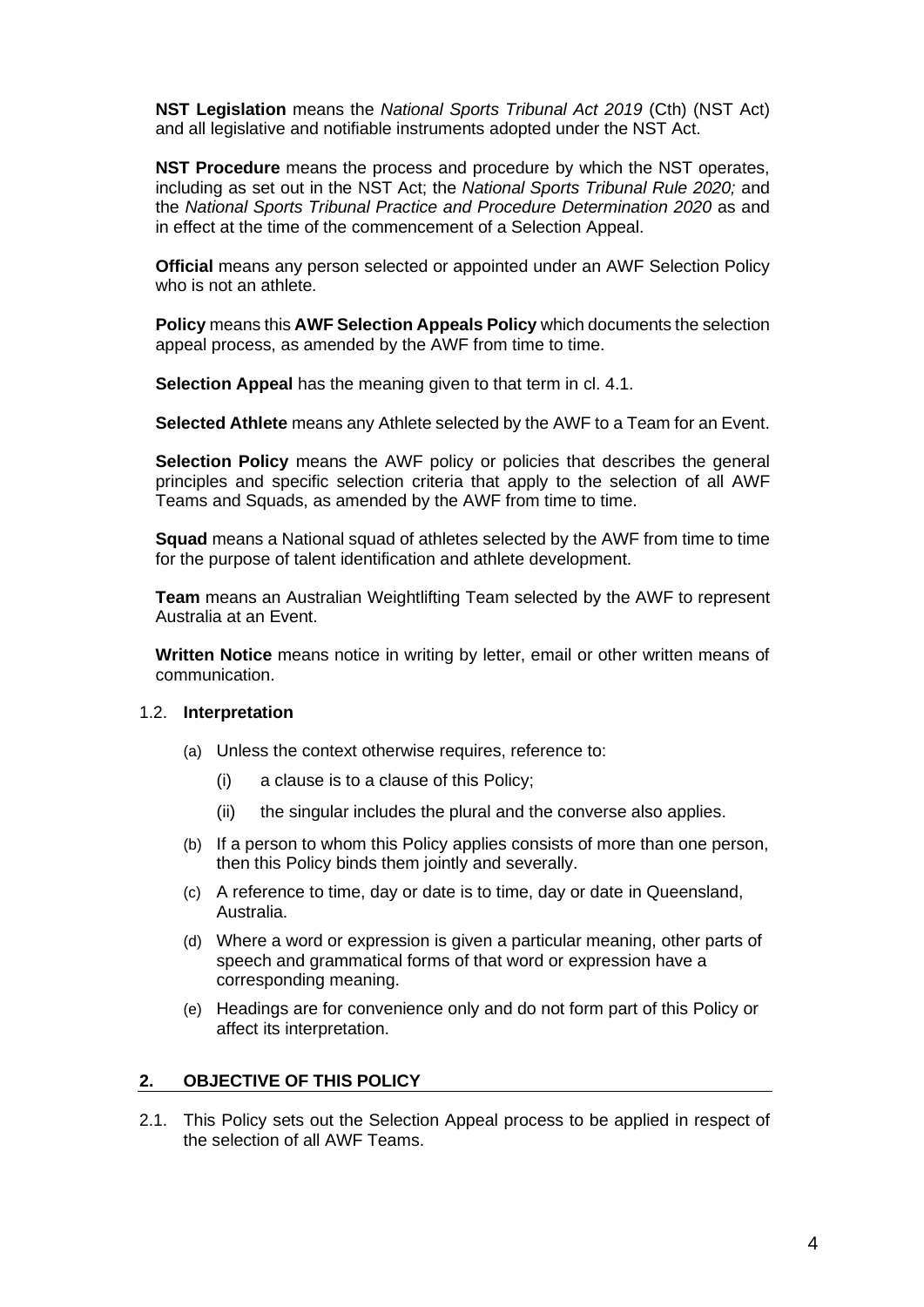- 2.2. This Policy, read and applied with Selection Policy or Policies and the applicable Selection Criteria forms the **AWF Selection Policy** for any relevant Event for which the AWF selects a Team.
- 2.3. The **AWF Selection Policy** exhaustively sets out the parameters, process and criteria (both eligibility and performance) that will be applied to determine the selection of individuals for an Event or in a team generally.

### *Nomination to a Third Party Responsible for Selection for an Event*

- 2.4. For completeness, the AWF notes that in respect of certain Events (for instance, the Olympics, Paralympics or the Commonwealth Games), the AWF does not select athletes or officials, but rather nominates them to another entity (for example the Australian Olympic Committee, Paralympics Australia or Commonwealth Games Australia) that is responsible for the final selection of athletes for the Event.
- 2.5. For convenience, where no other Selection or Nomination Policy administered by a Third Party for such an Event as described in cl. 2.4 above applies, the AWF Selection Policy for an Event will apply to the nomination process undertaken by the AWF for these Events as though the term 'selection' is interchangeable with the term 'nomination'.

## <span id="page-4-0"></span>**3. APPLICATION**

- 3.1. This Policy applies to:
	- (i) Athletes;
	- (ii) AWF.
- 3.2. Athletes have a right of appeal against their non-selection to a Team for an Event, except where a specific Selection Policy excludes such a right
- 3.3. Athletes have no right of appeal against their non-selection to a Squad.
- 3.4. For clarity, Officials have no right of appeal against their non-selection to a Team for an Event.
- 3.5. For clarity, a Selected Athlete has no right of appeal in respect of their selection or non-selection to a particular event (bodyweight category) within the programme of an Event.

## <span id="page-4-1"></span>**4. GENERAL RULES**

- 4.1. A Non-Selected Athlete may appeal against their non-selection to an AWF Team for an Event (Selection Appeal) in accordance with the procedures set out in cl. 5 of this policy. For clarity, Athletes can only appeal their non-selection for an AWF Team that has been formally selected under the provisions of the relevant Selection Policy.
- 4.2. In the event that two or more Selection Appeals are brought under this Selection Appeals Policy and it appears to the NST that:
	- (i) the Selection Appeals involve a common [question,](http://www.austlii.edu.au/au/legis/nsw/consol_reg/ucpr2005305/s1.21.html#question) or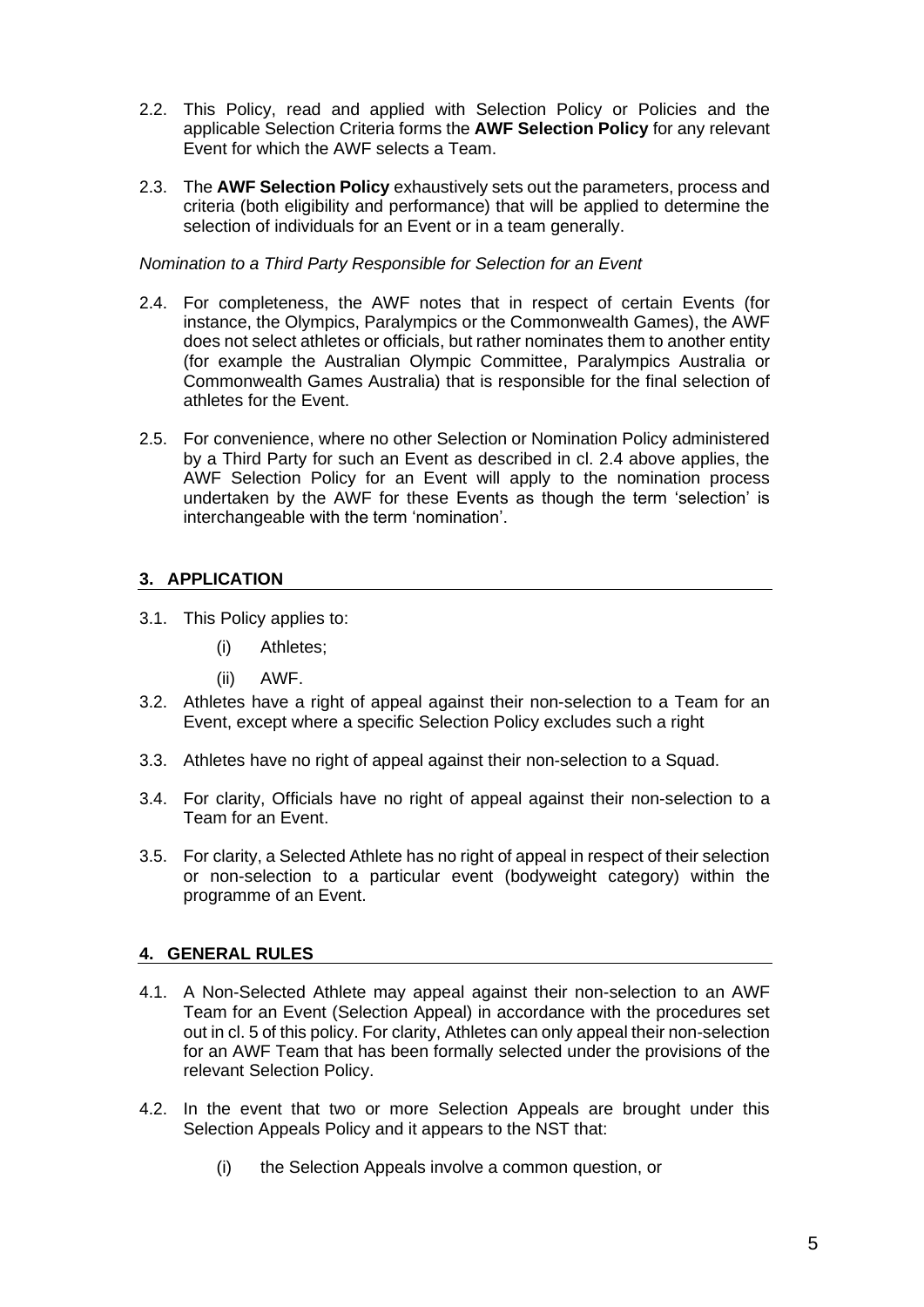- (ii) the relief claimed in them are in respect of, or arise out of, the same instance of selection; or
- (iii) there is some other reason for it being desirable to have the Selection Appeals consolidated,

the Selection Appeals must, so far as practicable, be consolidated and heard together and the Athletes involved in the Selection Appeals must provide reasonable assistance to the NST to achieve this outcome.

*Parties to a Selection Appeal (First Instance and Final Appeals)*

- 4.3. The Parties to a Selection Appeal will be:
	- 4.3.1. The Appellant
	- 4.3.2. AWF
	- 4.3.3. Any Interested Party.
- 4.4. An Interested Party to a Selection Appeal must be either:
	- 4.4.1. A Selected Athlete for the Team which is the subject of the Selection Appeal; or
	- 4.4.2. A Non-Selected Athlete otherwise eligible for selection to the Team which is the subject of the Selection Appeal
- 4.5. The AWF and the Appellant must identify and propose to the NST Athletes who may be Interested Parties. Athletes may also identify themselves to the NST as potential Interested Parties.
- 4.6. In the event that any doubt should arise as to the eligibility of a person as an Interested Party, the AWF shall determine the matter in its absolute discretion.
- 4.7. An Athlete identified as a potential Interested Party must, in order to participate in the Selection Appeal, indicate to the NST that they wish to be a Party to the Selection Appeal.
- 4.8. In accordance with the NST Procedure an Interested Party:
	- (i) must receive notice of the Selection Appeal from the NST;
	- (ii) must be given the opportunity to make submissions in the Selection Appeal and give evidence;
	- (iii) must receive a copy of the determination handed down by the NST; and
	- (iv) will be bound by any such determination.
- 4.9. An Interested Party may lodge a Final Appeal in respect of a decision or determination that is made by the NST in a First Instance Appeal in which it has participated as an Interested Party.
- 4.10. For the avoidance of doubt, an Athlete identified as a potential Interested Party in a First Instance Appeal, but who does not participate in that First Instance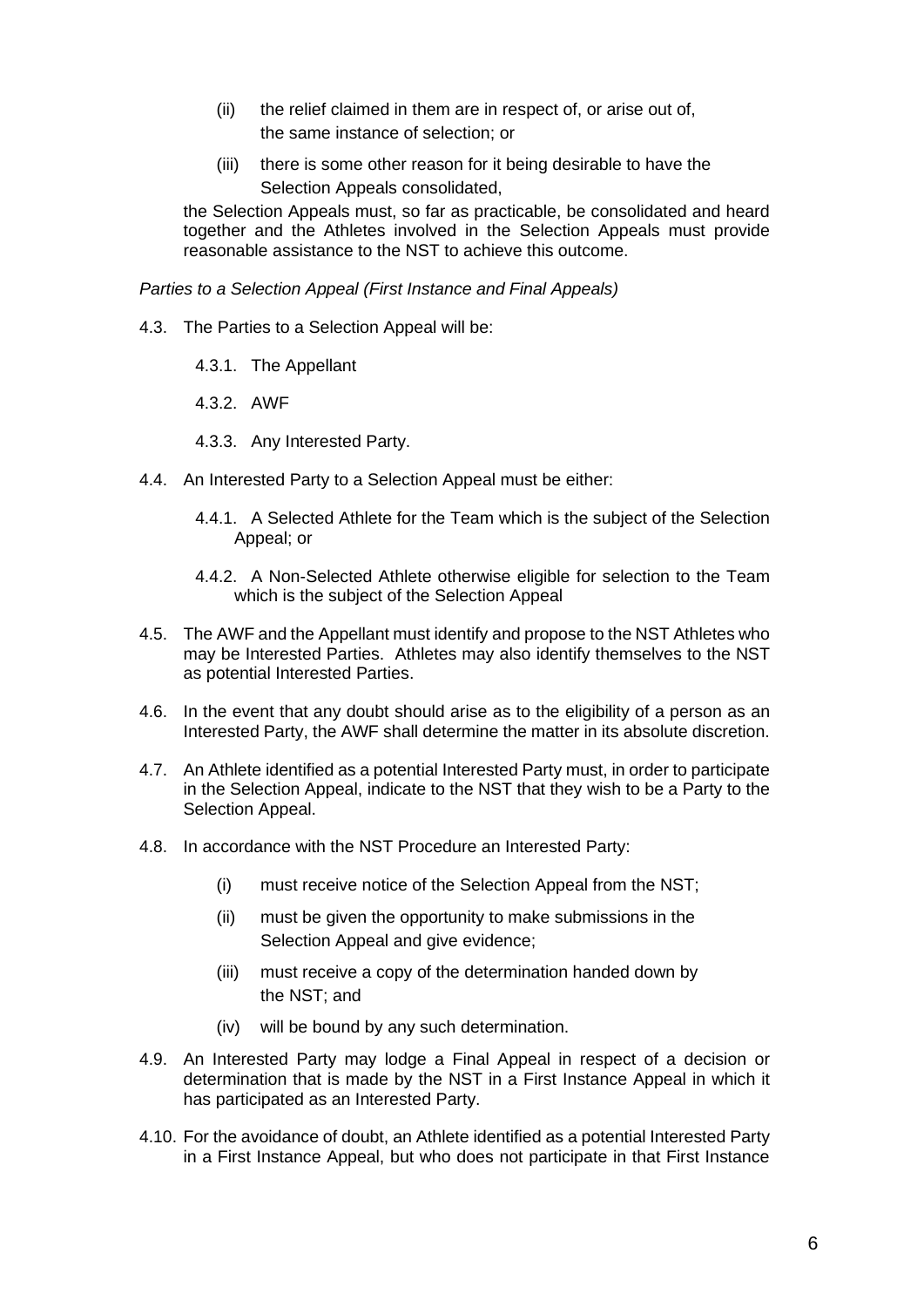Appeal will not be permitted to lodge a Final Appeal in respect of a decision or determination that is made by an NST in a First Instance Appeal.

4.11. A person who receives notice from the NST of his or her identification as an Interested Party may decline to participate as an Interested Party at any time, in which case that person will automatically waive any rights afforded an Interested Party, including the right to lodge a Final Appeal.

## <span id="page-6-0"></span>**5. APPEAL PROCESS**

#### <span id="page-6-1"></span>5.1. **Steps prior to Selection Appeal**

- (a) A Non-Selected Athlete must not commence a Selection Appeal in the NST unless the provisions of this cl. [5.1](#page-6-1) have been complied with.
- <span id="page-6-2"></span>(b) Within 24 hours of the time that a Non-Selected Athlete receives notice of their non-selection, the Non-Selected Athlete must provide Written Notice to the CEO of the AWF that the Non-Selected Athlete disputes their non-selection.
- (c) The Non-Selected Athlete must provide reasons to support their notice of dispute. The Written Notice must be accompanied by an AUD200 application fee, which will be refunded to the Athlete should the outcome of the dispute or appeal process result in their selection for the Team for the Event.
- (d) Within 24 hours of the Non-Selected Athlete providing Written Notice to the CEO of the AWF in accordance with cl. [5.1\(b\), t](#page-6-2)he CEO of the AWF must provide the Non-Selected Athlete with a written statement of the AWF's reasons supporting the non-selection of the Non-Selected Athlete.
- (e) Within 24 hours of a Non-Selected Athlete receiving the AWF's written statement in accordance with cl. 5.1(c), the Non-Selected Athlete must provide a written response to the CEO of the AWF which indicates whether the Non-Selected Athlete intends to proceed to a hearing of their Selection Appeal in accordance with cl. [5.2.](#page-7-0)
- (f) The parties must use their best endeavours, acting in good faith, to resolve the dispute through communication in accordance with this cl. [5.1, m](#page-6-1)ade on a without prejudice basis and kept confidential between the parties.
- (g) For the avoidance of doubt, any formal written notice (and reasons) or statement made by the CEO or the Non-Selected Athlete in accordance with 5.1 (b)-(e) may be submitted to the NST for the purposes of the First instance Appeal and or Final Appeal.
- (h) For clarity, time periods referred to in cl. 5.1 may be extended by agreement of the AWF and the Non-Selected Athlete in advance.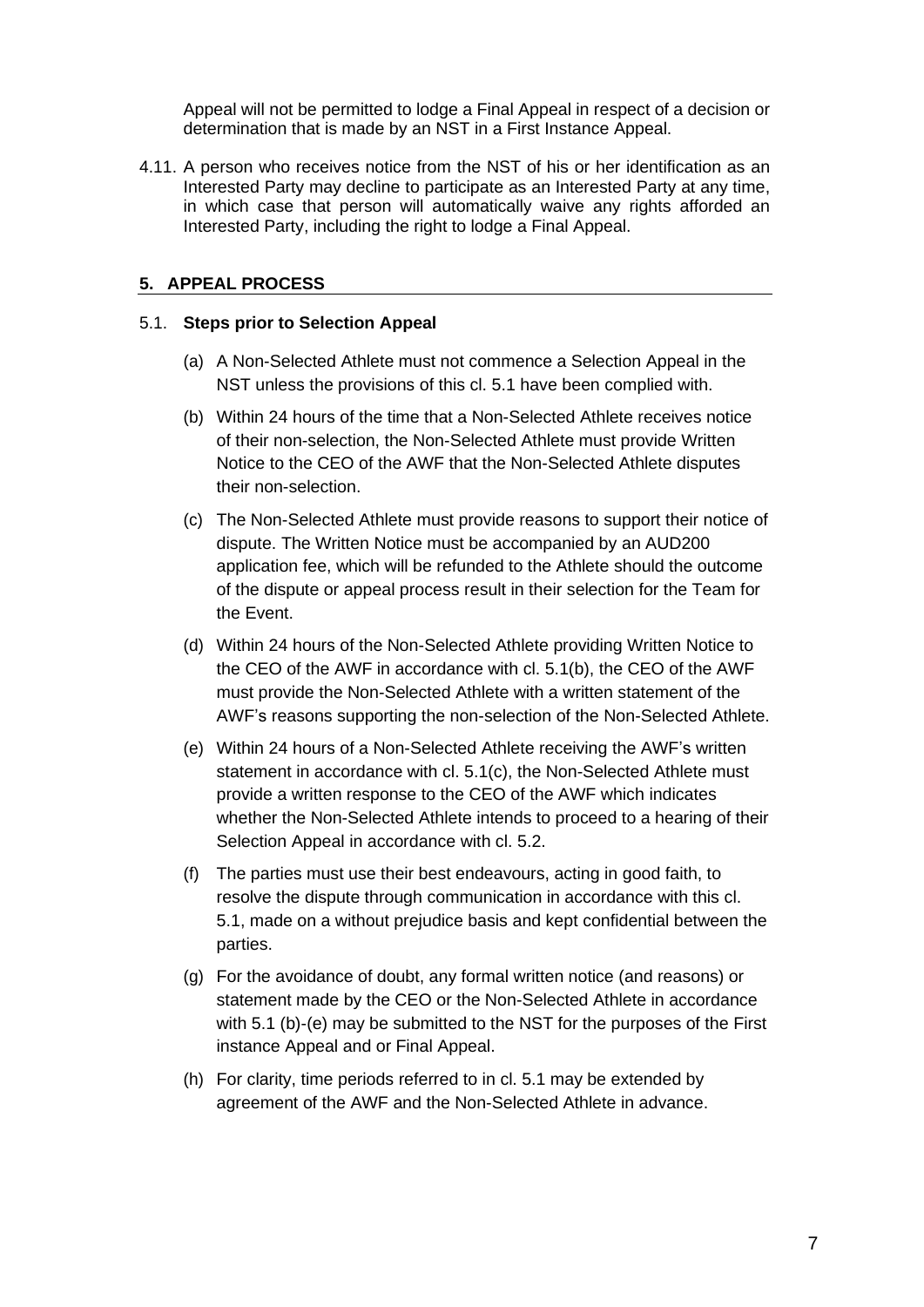## <span id="page-7-0"></span>5.2. **First Instance Appeal to the General Division of the NST**

- (a) A Selection Appeal must be heard in the General Division of NST in the first instance.
- (b) A Non-Selected Athlete may bring a Selection Appeal to the General Division of the NST for hearing on one or more of the following grounds, which the Non-Selected Athlete (Appellant) bears the onus of making out:
	- (i) that the Selection Policy was not properly applied by the AWF with respect to the Non-Selected Athlete;
	- (ii) the Non-Selected Athlete was not afforded a reasonable opportunity by the AWF to satisfy the Selection Policy;
	- (iii) The AWF was affected by actual bias in making its decision to not select the Non-Selected Athlete; and
	- (iv) there was no material on which the AWF's decision could be reasonably based.

## *Making an Application for a Selection Appeal*

- (c) A Non-Selected Athlete wishing to make an application for a Selection Appeal by the General Division of the NST must, within 24 hours of indicating to the CEO of the AWF their intention to proceed to a hearing of their Selection Appeal under cl 5.1:
	- (i) complete and lodge the required NST Application Form with the NST Registry in accordance with the NST Procedure, setting out the grounds of appeal relied on by the Non-Selected Athlete; and
	- (ii) pay any filing fee required by the NST.

For clarity, unless agreed by the AWF and the Non-Selected Athlete, an extension of time to make an application for a Selection Appeal may be granted by the NST under this clause only in extenuating circumstances outside the control of the Non-Selected Athlete concerned.

- (d) Service Fees may also be payable to the NST, which will be negotiated as between the Parties and the NST at the Preliminary Conference, and Determined by the NST CEO. Generally, Service Fees will be apportioned evenly between the Appellant and the AWF.
- (e) Where the outcome of the dispute or appeal process results in the Appellant's selection for the Team for the Event, any Application Fee and Service Fees will be reimbursed to the Appellant by the AWF.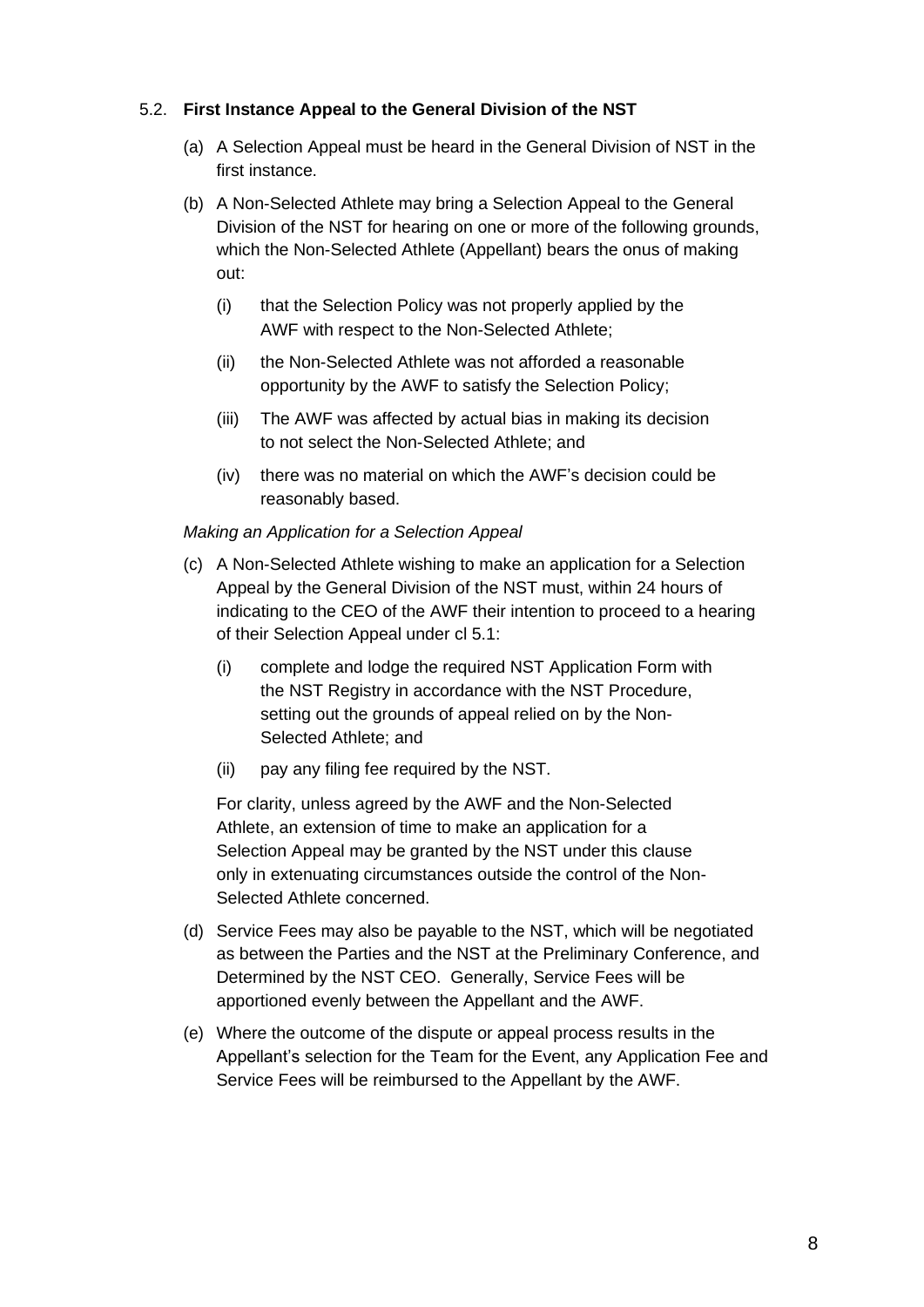## *Selection Appeal Procedure*

- (f) A First-Instance Selection Appeal heard in the General Division of the NST will proceed in accordance with the NST Procedure, except in so far as the NST Procedure is inconsistent with the procedural matters set out below, which apply to all AWF First Instance Selection Appeals:
	- (i) Where the NST considers it appropriate to do so and all the involved parties to the appeal agree, the NST may determine the appeal without a hearing.
	- (ii) The NST must provide Written Notice to the parties of its **determination** as soon as reasonably practicable after the conclusion of the hearing and in any event not more than 24 hours of the conclusion of the hearing. The NST must provide the parties with a **statement of the reasons** for its determination within 3 Business Days of notifying the parties of its determination.
	- (iii) The determination of the NST is final and binding on the parties and, subject only to an appeal to the Appeals Division of the NST pursuant to cl. [5.3, n](#page-9-0)o party may institute proceedings in any other court or tribunal.
- (g) The Selection Appeal Procedure will vary depending on time available in accordance with the NST Procedure regarding expedited resolution of disputes (see also cl. 5.4).

#### *Selection Appeal Outcomes – Reconsideration and Redetermination*

- (h) The NST may uphold or dismiss a First Instance Selection Appeal.
- (i) Subject to cl. 5.2(j), where the NST upholds a First-Instance Selection Appeal overturning the original selection decision, the NST must refer any subsequent decision regarding the Appellant's non-selection or if required, any broader decision regarding selection of the Team for the Event back to the AWF for reconsideration and redetermination.
- (j) In reconsidering and determining the Appellant's non-selection or if required, any broader decision regarding selection of the Team for the Event, the AWF must observe the principles of natural justice. Any decision made by the AWF regarding the Appellant's nomination after such referral, is final and binding on the Appellant, subject only to the Appellant commencing an appeal to the Appeals Division of the NST in accordance with cl. [5.3.](#page-9-0)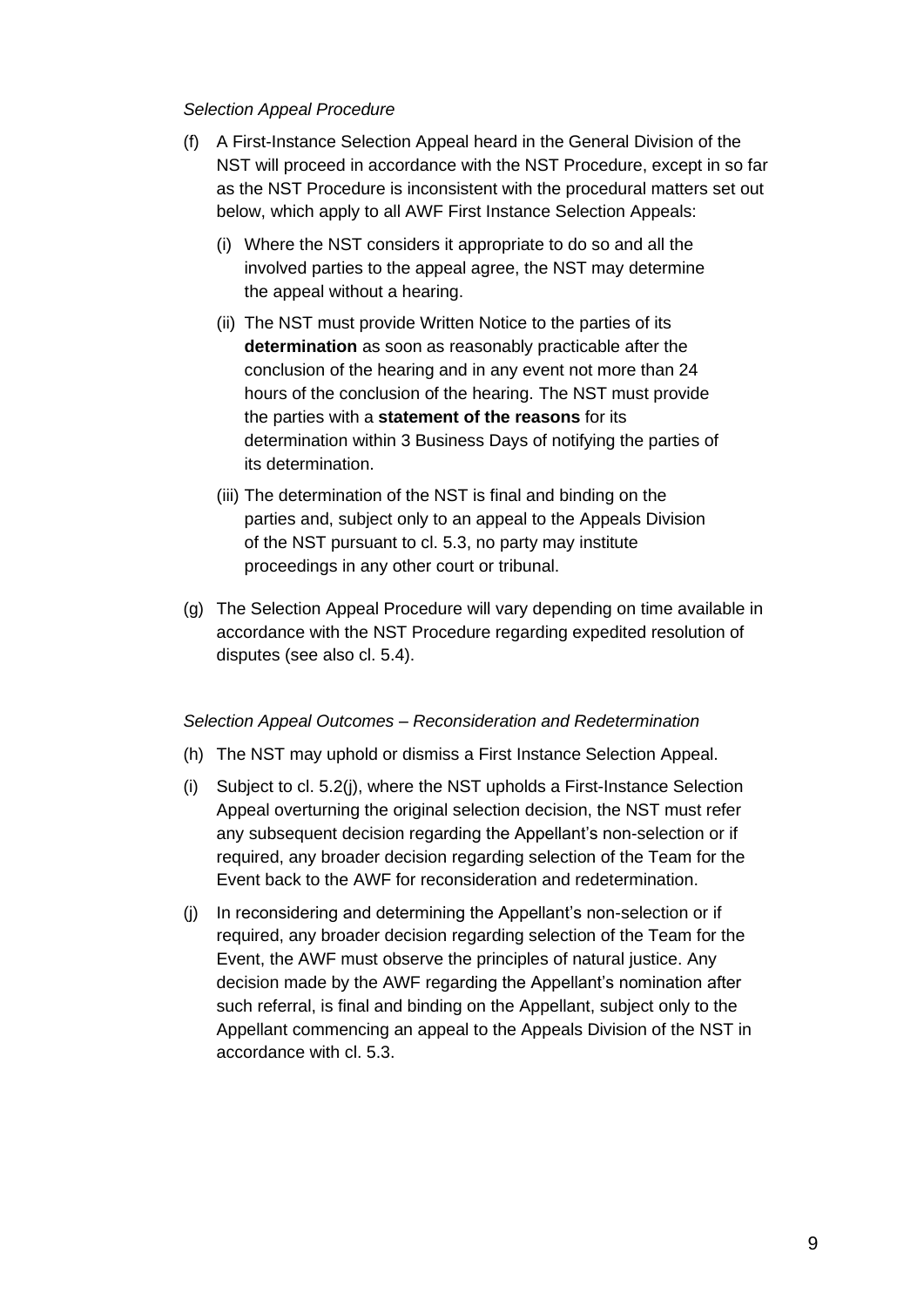- <span id="page-9-1"></span>(k) Notwithstanding cl. 5.2(i) the NST may itself determine the issue of the Appellant's selection, or broader decision regarding selection of the Team for the Event where the NST determines that:
	- (i) it would be impractical to refer the selection decision for redetermination to the AWF given the time available; or
	- (ii) in making its original decision, the AWF had such disregard for proper application of the Selection Policy that a reasonable person would apprehend that it is unlikely that the Selection Policy would be applied properly by the AWF if the decision regarding the Appellant's non-selection was referred back to the AWF.
- (l) Prior to making a determination under cl. 5.[2\(k\)](#page-9-1) the NST must advise the Parties that the NST intends to make such a determination and provide the Parties with a reasonable opportunity to make submissions in relation to the NST's proposed determination. The NST must give proper consideration to any submissions it receives pursuant to this cl. 5.2(l).

## <span id="page-9-0"></span>5.3. **Final Appeal to the Appeals Division of the NST**

- (a) Any second and final instance appeal (Final Appeal) must be heard by the Appeals Division of the NST.
- (b) A Final Appeal may be lodged either:
	- (i) after the determination of a First Instance Selection Appeal by the NST but before reconsideration and redetermination; or
	- (ii) after reconsideration and redetermination (whether redetermined by the AWF or the NST).
- (c) A Final Appeal in respect of a decision or determination that is made by the NST in a First Instance Appeal may only be lodged by a party to the First Instance Selection Appeal.

## *Making an Application for a Final Appeal*

- (d) The AWF or an Athlete eligible to appeal a determination or decision of the General Division of the NST must, within 48 hours after the Final Appellant is notified of the relevant decision under cl 5.3 (b):
	- (i) complete and lodge the required NST Application Form with the NST Registry in accordance with the NST Procedure, setting out the grounds of appeal relied on by the Final Appellant; and
	- (ii) provide a copy of the NST Application Form to the other **Parties**
	- (iii) pay any filing fee required by the NST.

For clarity, unless agreed by the AWF and the athlete who's selection is the subject of the appeal, an extension of time to make an application for a Final Appeal may be granted by the NST under this clause only in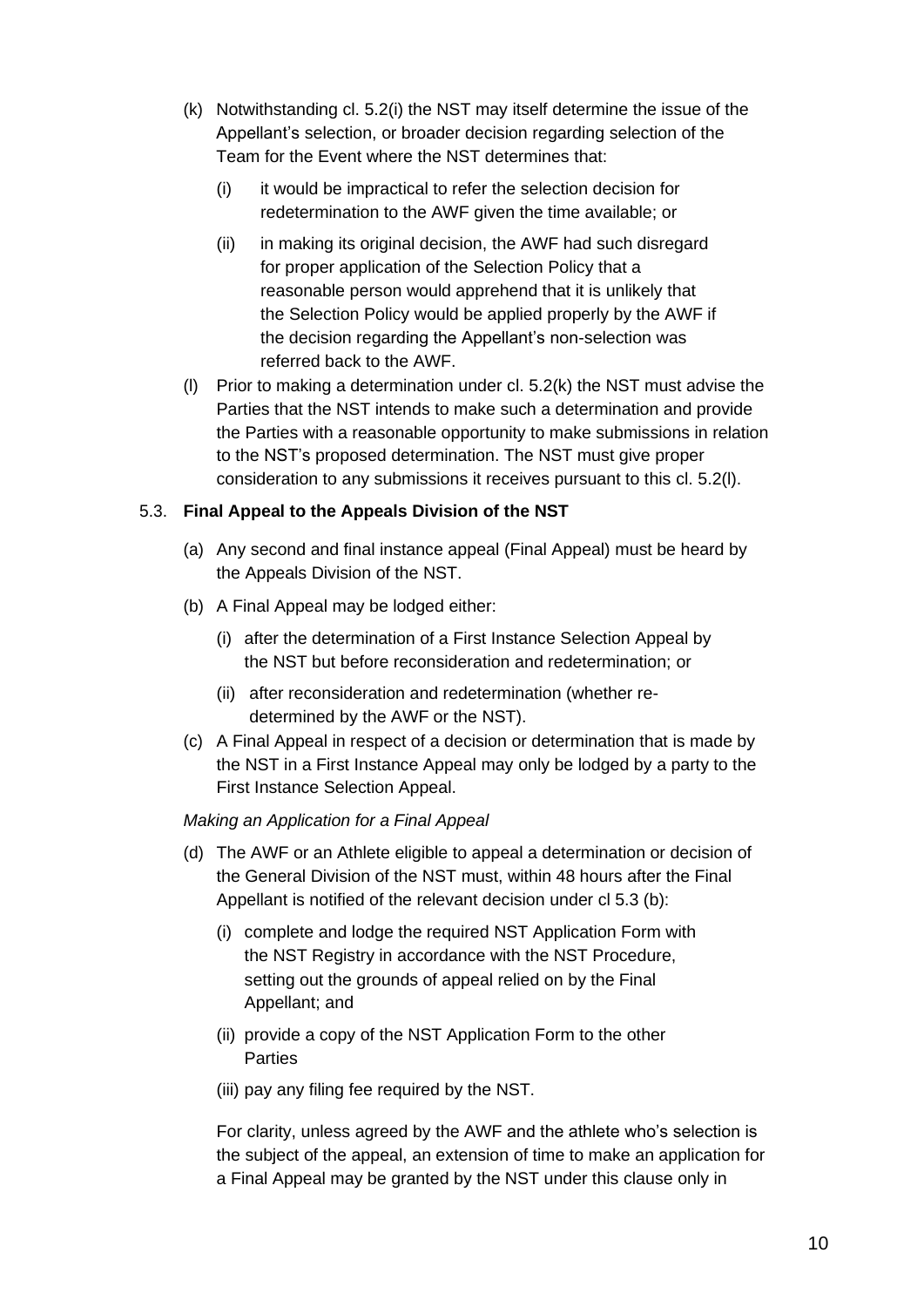extenuating circumstances outside the control of the Final Appellant concerned.

(e) Service Fees may also be payable to the NST, which will be negotiated as between the Parties and the NST at the Preliminary Conference, and Determined by the NST CEO. Generally, Service Fees will be apportioned evenly between the Final Appellant and the AWF.

## *Final Selection Appeal Procedure*

- (f) A Final Selection Appeal heard in the Appeals Division of the NST will proceed in accordance with the NST Procedure, except in so far as the NST Procedure is inconsistent with the procedural matters set out below, which apply to all AWF Final Selection Appeals:
	- (i) Where the NST considers it appropriate to do so and all the involved parties to the appeal agree, the NST may determine the appeal without a hearing.
	- (ii) The NST must provide Written Notice to the parties of its determination as soon as reasonably practicable after the conclusion of the hearing and in any event not more than 24 hours of the conclusion of the hearing. The NST must provide the parties with a statement of the reasons for its determination within 3 Business Days of notifying the parties of its determination.
- (g) The Selection Appeal Procedure will vary depending on time available in accordance with the NST Procedure regarding expedited resolution of disputes (see also cl. 5.4).

## *Final Appeal Outcomes – Reconsideration and Redetermination*

- <span id="page-10-0"></span>(h) The NST may uphold or dismiss a Final Selection Appeal.
- (i) Subject to cl. 5.3(k) where the NST upholds a Final Selection Appeal overturning the determination of the NST in the first instance Selection Appeal, or the substituted decision of the AWF, the NST must refer any subsequent decision regarding selection of the Team for the Event back to the AWF for reconsideration and redetermination.
- (j) In reconsidering and determining any subsequent decision regarding selection of the Team for the Event, the AWF must observe the principles of natural justice. Any subsequent decision made by the AWF regarding the selection of the Team for the Event after such referral, is final and binding.
- (k) Notwithstanding cl. [5.3\(j\), t](#page-10-0)he NST may itself determine the issue of the Final Appellant's selection where the NST determines that:
	- (i) it would be impractical to refer the redetermination back to the AWF given the time available; or